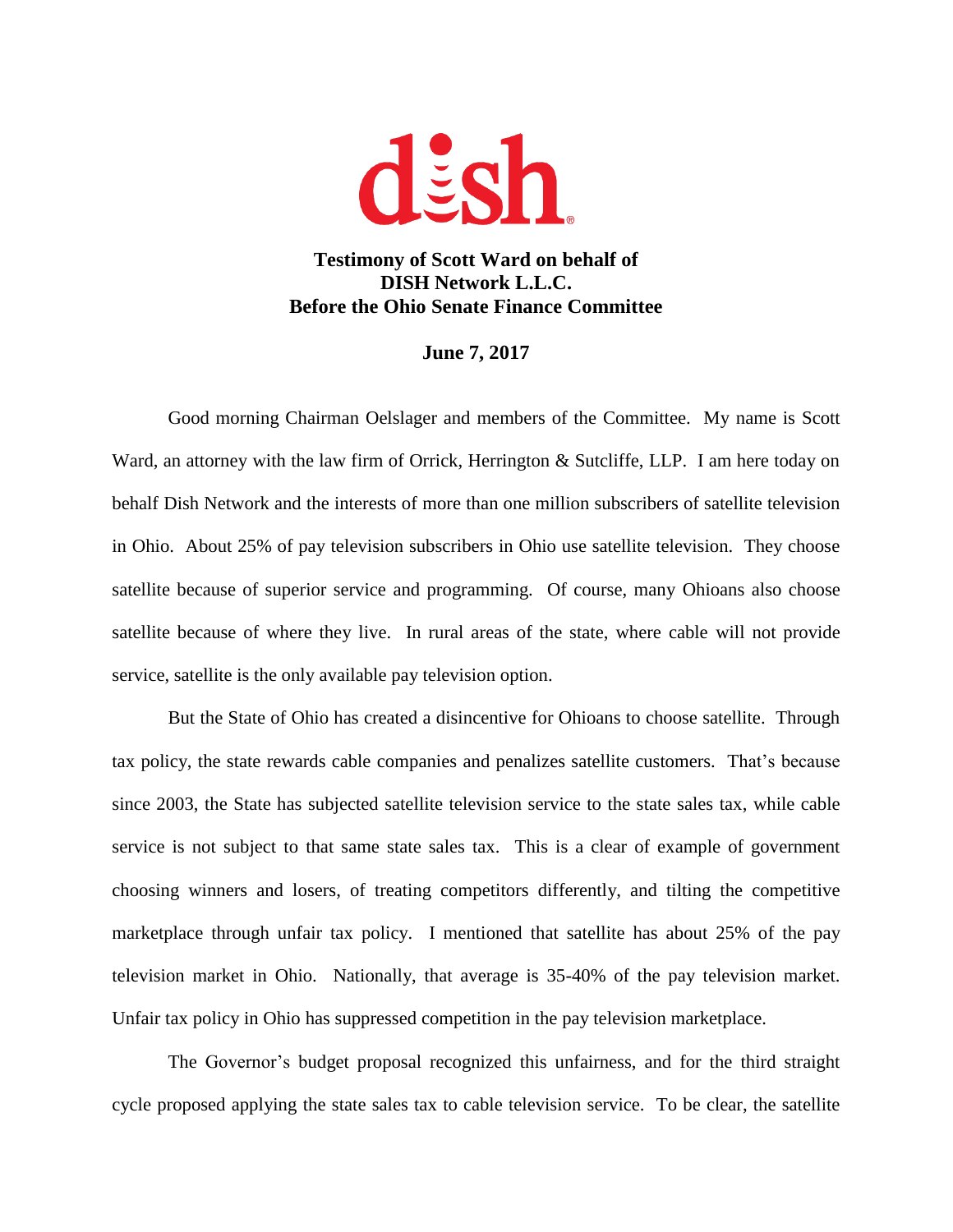television industry supports equal tax treatment of competitors in the pay television marketplace. Forty-five states tax satellite and cable the same, whether that is through no tax at all or an equal tax if they choose to do so. But we do not support subjecting cable to the sales tax as a way to fix the current inequity in Ohio. The unfairness exists today because of a competitor asking the State to tax the customers of another competitor. It would be hypocritical of me to stand here today and request the same. So we do not support applying the sales tax to Ohioans who have cable service. Rather, we ask you to set even the playing field by removing the sales tax from Ohio satellite customers.

To be clear, we are talking about a tax that impacts our customers, not any company's tax bills. Now you may hear that satellite doesn't pay the same other taxes that cable does. That is simply not true.

| <b>Tax</b>                                                    | Rate                                  | <b>Cable</b>   | <b>Satellite</b> |
|---------------------------------------------------------------|---------------------------------------|----------------|------------------|
| State Sales Tax on the<br>Provision of Television<br>Services | 5.75%                                 | N <sub>O</sub> | <b>YES</b>       |
| State Sales Tax on set-top<br>boxes and other equipment       | 5.75%                                 | <b>YES</b>     | <b>YES</b>       |
| County Sales Tax on set-top<br>boxes and other equipment      | Up to $3%$                            | YES            | YES              |
| <b>Commercial Activity Tax</b><br>(CAT)                       | $.26\%$ on<br>receipts<br>\$1 million | <b>YES</b>     | <b>YES</b>       |

As you can see satellite customers pay state and local sales taxes. And satellite companies pay the CAT tax just like hundreds of thousands of other businesses here in Ohio. Our cable competitors have and will continue to argue that the franchise fees that they pay to local governments for the right to use public rights of way, and then pass on to their customers, are equivalent to the state sales tax that satellite television customers pay. That is of course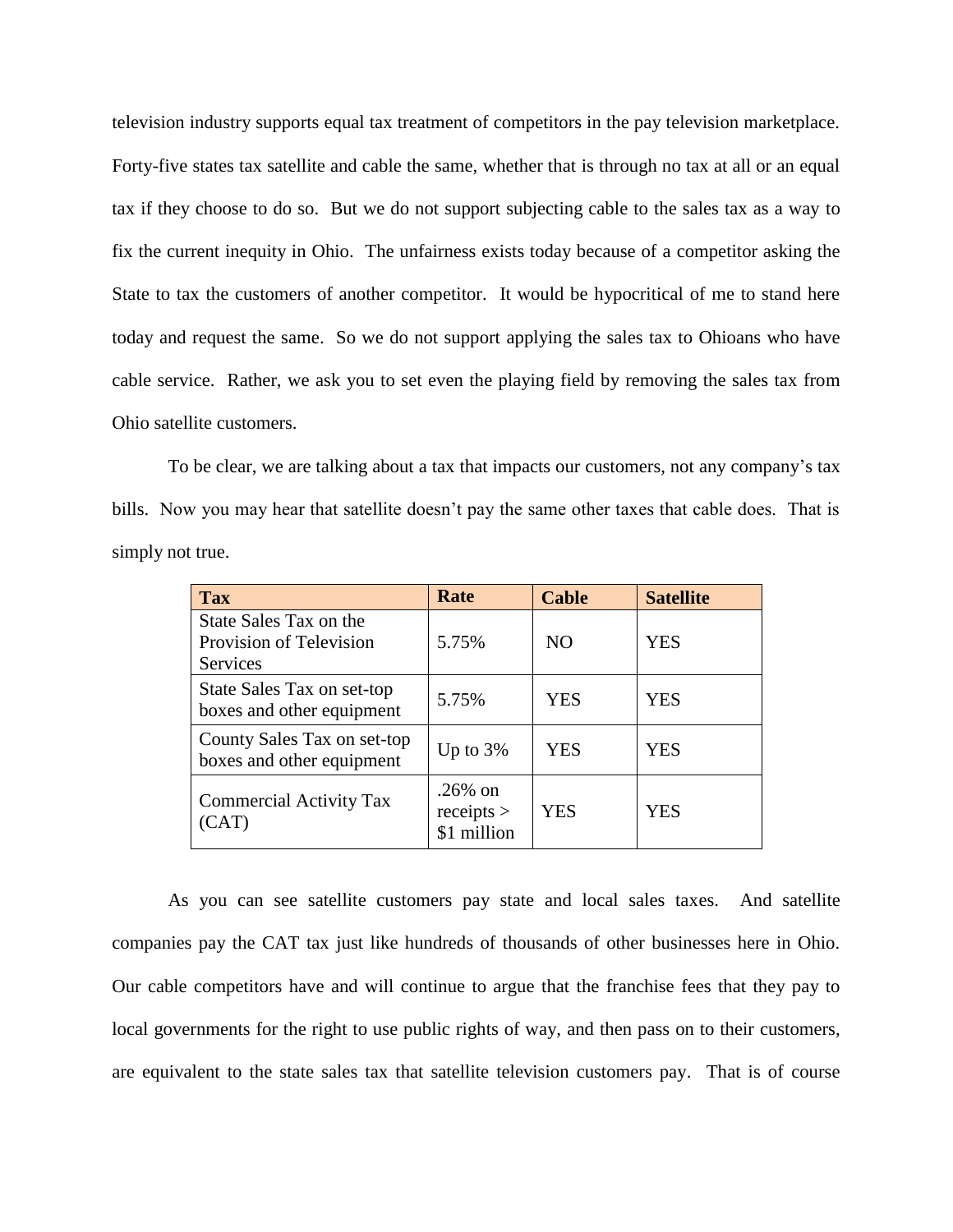apples and oranges. We don't tax airline passengers because train operators have to pay to lay track across other people's property. So why does the state of Ohio tax satellite customers because cable has to pay rent to lay cable in the public rights of way? The cost of a train ticket reflects the cost to use a traveling method that requires the infrastructure to lay hundreds of miles of track. And likewise a cable customer's bill reflects the cost to use a television service whose business methods requires laying hundreds of miles of cable – the franchise fee.

Somehow this has gotten confused, because an Ohio satellite customer currently does pay a tax for their service simply because the cable companies have higher costs of doing business. This notion that franchise fees are really just a tax, and therefore equivalent to the sales tax on satellite, ignores the basics facts of how the franchise works. A franchise fee is negotiated by the cable companies with the locality or the state for the right to place their equipment in the public rights of way, and operate their business. So while the federal government dictates that franchise fees are capped at 5%, the cable companies can and have negotiated lower rates – as low as 2% in some areas. Now I don't know about you, but I sure wish I could negotiate my tax rate with the IRS. Of course I can't, because it is a tax. But if I were to enter into a contract with a county, to use county property for my business, I could and would negotiate the fee I pay for that contractual right.

And that is consistent with how cable companies talk about franchise fees outside of these halls. In court, they call them contractual rights and defend those rights vigorously. And in documents filed with the Securities and Exchange Commission they are called franchise rights, and the value of those rights are listed in their asset column.